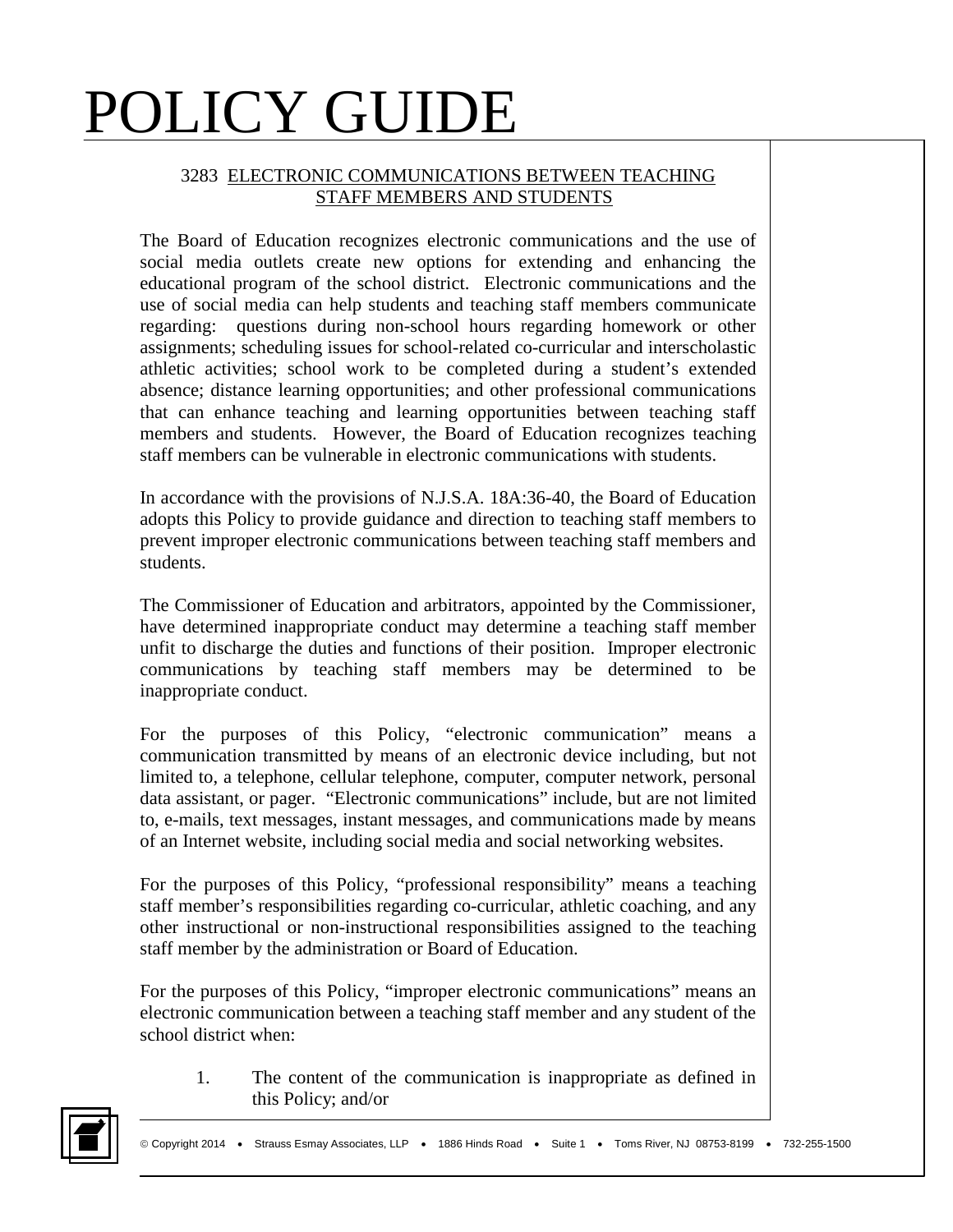2. The manner in which the electronic communication is made is not in accordance with acceptable protocols for electronic communications between a teaching staff member and a student as defined in this Policy.

Inappropriate content of an electronic communication between a teaching staff member and a student includes, but is not limited to:

- 1. Communications of a sexual nature, sexually oriented humor or language, sexual advances, or content with a sexual overtone;
- 2. Communications involving the use, encouraging the use, or promoting or advocating the use of alcohol or tobacco, the illegal use of prescription drugs or controlled dangerous substances, illegal gambling, or other illegal activities;
- 3. Communications regarding the teaching staff member's or student's past or current romantic relationships;
- 4. Communications which include the use of profanities, obscene language, lewd comments, or pornography;
- 5. Communications that are harassing, intimidating, or bullying;
- 6. Communications requesting or trying to establish a personal relationship with a student beyond the teaching staff member's professional responsibilities;
- 7. Communications related to personal or confidential information regarding another school staff member or student; and
- 8. Communications between the teaching staff member and a student that the Commissioner of Education or an arbitrator would determine to be inappropriate in determining the teaching staff member is unfit to discharge the duties and functions of their position.

The following acceptable protocols for all electronic communications between a teaching staff member and a student shall be followed:

1. E-Mail Electronic Communications Between a Teaching Staff Member and a Student

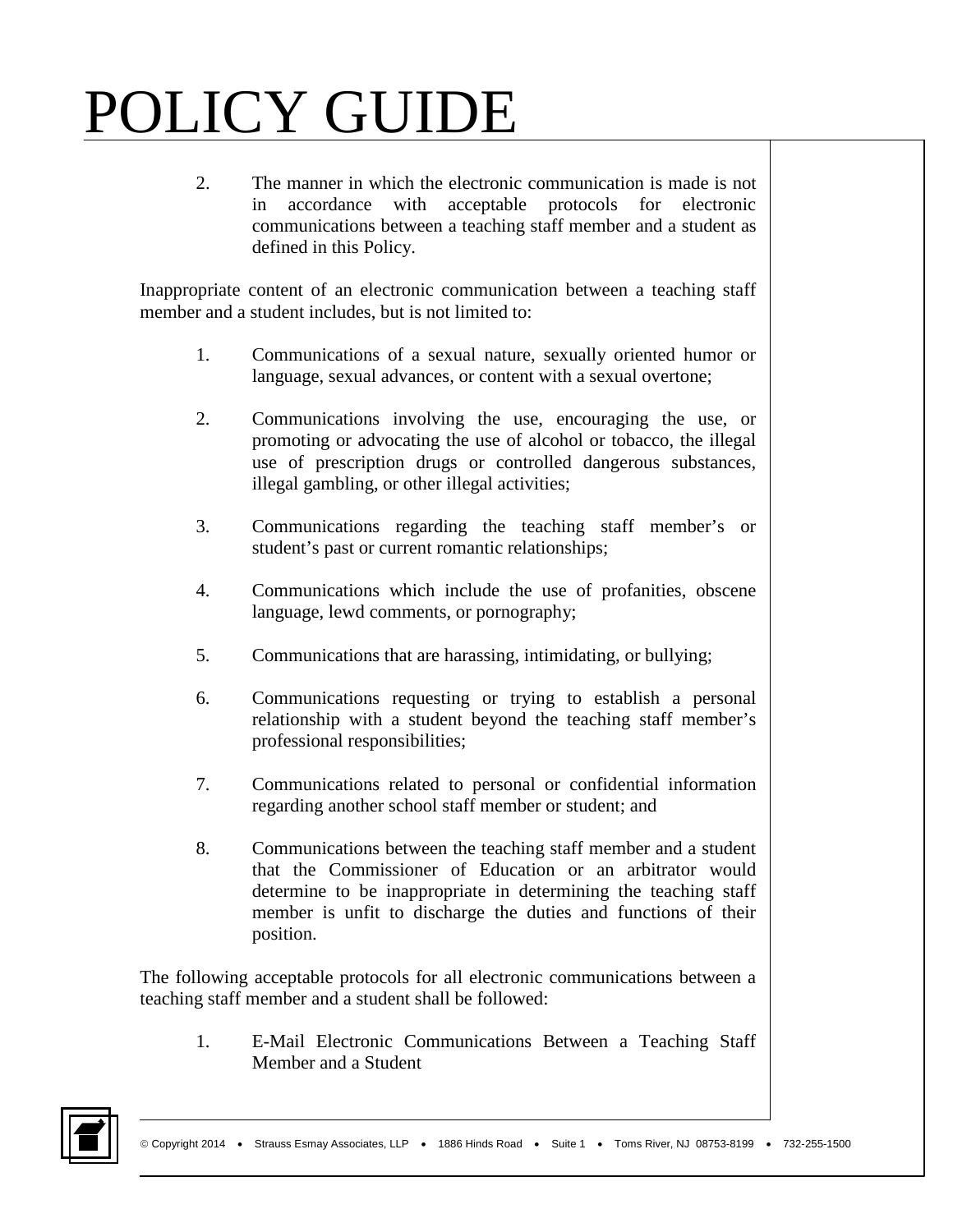- a. All e-mails between a teaching staff member and a student must be sent or received through the school district's e-mail system. The content of all e-mails between a teaching staff member and a student shall be limited to the staff member's professional responsibilities regarding the student.
- b. A teaching staff member shall not provide their personal e-mail address to any student. If a student sends an e-mail to a teaching staff member's personal e-mail address, the staff member shall respond to the e-mail through the school district e-mail system and inform the student his/her personal e-mail address shall not be used for any electronic communication between the teaching staff member and the student.
- c. A teaching staff member's school district e-mail account is subject to review by authorized school district officials. Therefore, a teaching staff member shall have no expectation of privacy on the school district's e-mail system.
- 2. Cellular Telephone Electronic Communications Between a Teaching Staff Member and a Student
	- a. Communications between a teaching staff member and a student via a personal cellular telephone shall be prohibited.
		- (1) However, a teaching staff member may, with prior approval of the Principal or designee, communicate with a student using their personal cellular telephone if the need to communicate is directly related to the teaching staff member's professional responsibilities for a specific purpose such as a field trip, athletic event, co-curricular activity, etc. Any such approval for cellular telephone communications shall not extend beyond the specific field trip, athletic event, co-curricular activity, etc. approved by the Principal or designee.
- 3. Text Messaging Electronic Communications Between Teaching Staff Members and Students
	- a. Text messaging communications between a teaching staff member and an individual student are prohibited.

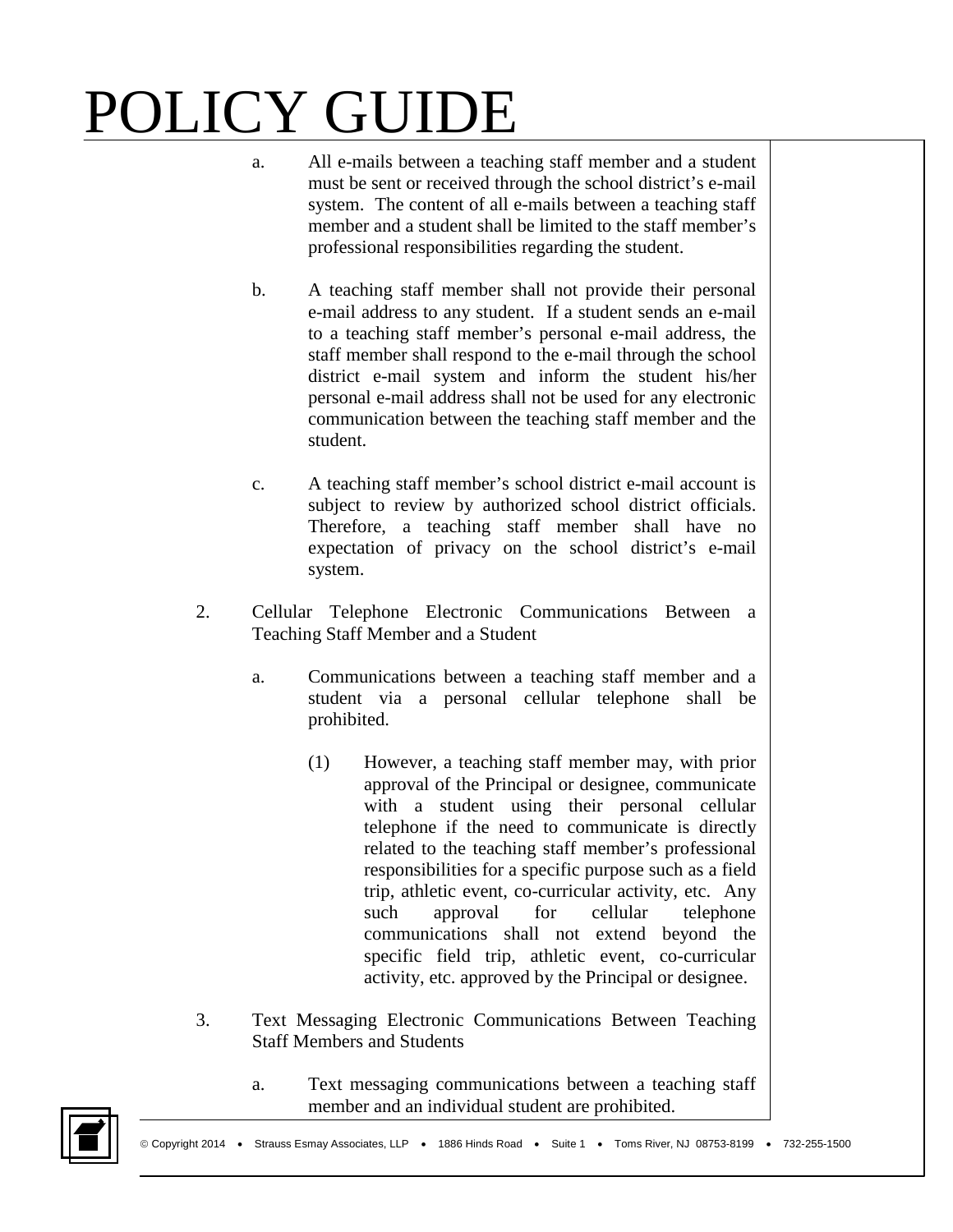- (1) However, a teaching staff member may, with prior approval of the Principal or designee, text message students provided the need to text message is directly related to the teaching staff member's professional responsibilities with a class or co-curricular activity. Any such text message must be sent to every student in the class or every member of the co-curricular activity. Any such approval for text messaging shall not extend beyond the class or activity approved by the Principal or designee.
- 4. Social Networking Websites and other Internet-Based Social Media Electronic Communications Between Teaching Staff Members and a Student
	- a. A teaching staff member is prohibited from communicating with any student through the teaching staff member's personal social networking website or other Internet-based website. Communications on personal websites are not acceptable between a teaching staff member and a student.
	- b. A teaching staff member shall not accept "friend" requests from any student on their personal social networking website or other Internet-based social media website. Any communication sent by a student to a teaching staff member's personal social networking website or other Internet-based social media website shall not be responded to by the teaching staff member and shall be reported to the Principal or designee by the teaching staff member.
	- c. If a teaching staff member has a student(s) as a "friend" on their personal social networking website or other Internetbased social media website they must permanently remove them from their list of contacts upon Board adoption of this Policy.
	- d. Communication between a teaching staff member and a student through social networking websites or other Internet-based social media websites is only permitted provided the website has been approved by the Principal or designee and all communications or publications using such websites are available to: every student in the class;